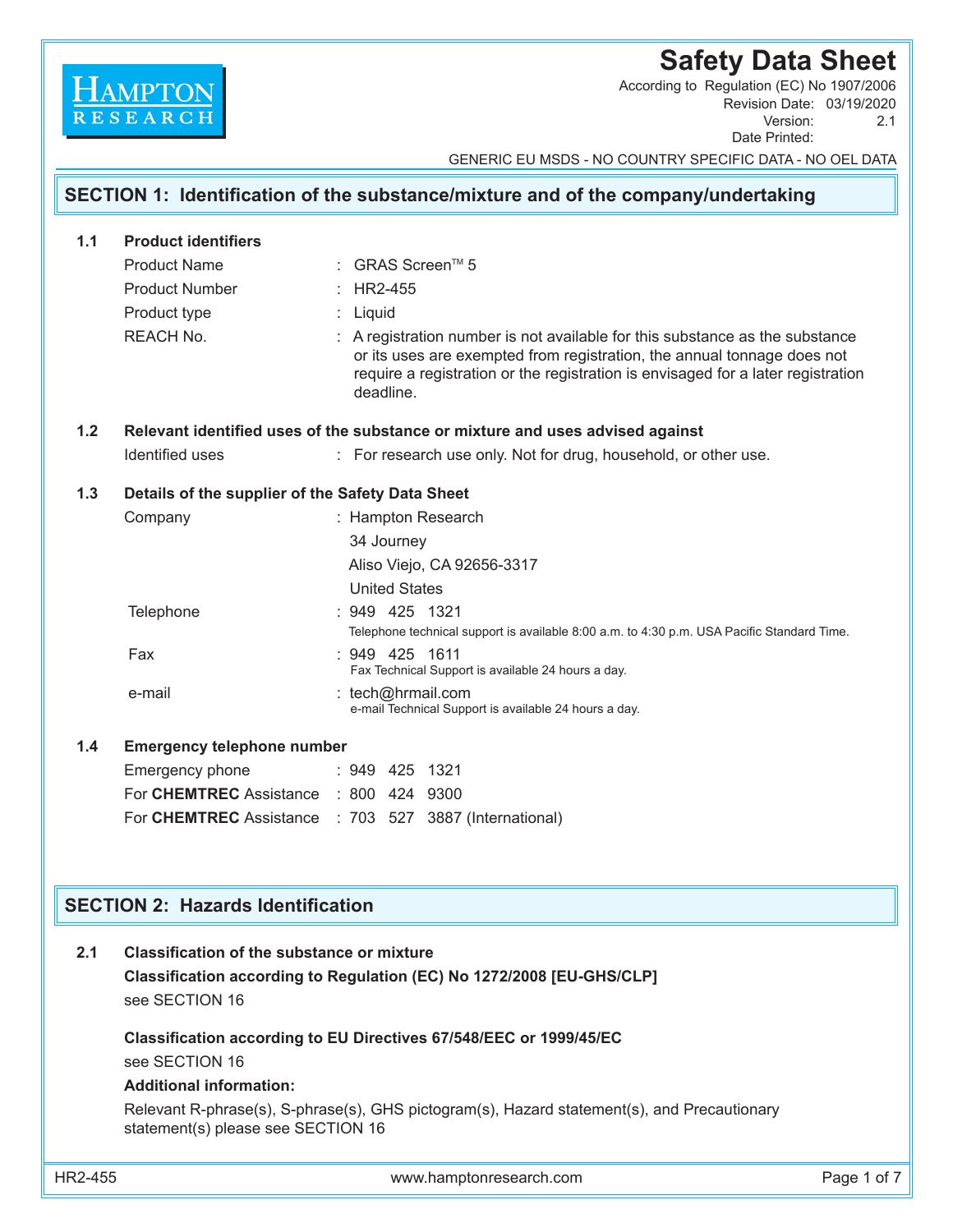## **(CONTINUED) - SECTION 2: Hazards Identification**

## **2.2 Label elements**

| Hazard pictogram                                | : Not applicable |
|-------------------------------------------------|------------------|
| Signal word                                     | : Not applicable |
| Hazard statement(s)                             | : Not applicable |
| Precautionary statement(s)                      | : Not applicable |
| Supplemental Hazard Statements : Not applicable |                  |
|                                                 |                  |

**2.3 Other hazards** : none

## **SECTION 3: Composition/information on ingredients**

Refer to Section 16

## **SECTION 4: First Aid Measures**

## **4.1 Description of first aid measures**

### **General Advice**

Consult a physician. Show this safety data sheet to the doctor in attendance.

### **If inhaled**

If breathed in, move person into fresh air. If not breathing, give artificial respiration. Consult a physician.

### **In case of skin contact**

Wash off with soap and plenty of water. Consult a physician.

#### **In case of eye contact**

Rinse thoroughly with plenty of water for at least 15 minutes and consult a physician.

### **If swallowed**

Never give anything by mouth to an unconscious person. Rinse mouth with water. Consult a physician.

## **4.2 Most important symptoms and effects, both acute and delayed**

To the best of our knowledge, the chemical, physical, and toxicological properties have not been thoroughly investigated

## **4.3 Indication of any immediate medical attention and special treatment needed Notes to physician**

 Treat symptomatically. Contact poison treatment specialist immediately if large quantities have been ingested or inhaled.

#### **Specific treatments**

No specific treatment.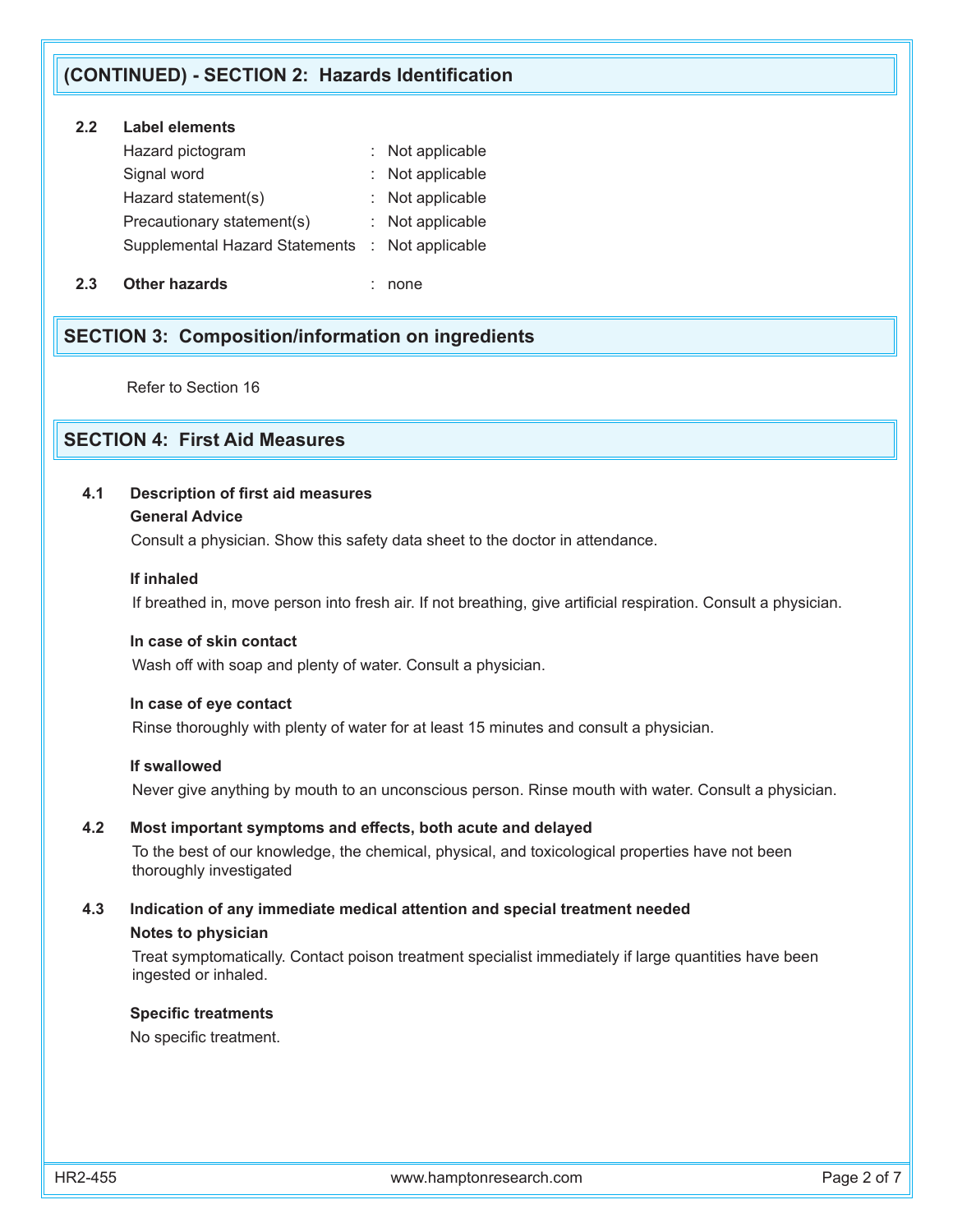## **SECTION 5: Fire Fighting Measures**

### **5.1 Extinguishing media**

### **Suitable extinguishing media**

Use water spray, alcohol-resistant foam, dry chemical or carbon dioxide.

#### **Unsuitable extinguishing media**

None known

**5.2 Special hazards arising from the substance or mixture** No data available

#### **5.3 Advice for firefighters**

Wear self contained breathing apparatus for fire fighting if necessary.

**5.4 Further Information**

No data available

## **SECTION 6: Accidental Release Measures**

### **6.1 Personal Precautions**

Use personal protective equipment. Avoid dust formation. Avoid breathing vapors, mist or gas. Ensure adequate ventilation. Avoid breathing dust.

#### **6.2 Environmental precautions**

Do not let product enter drains.

#### **6.3 Methods and materials for containment and cleaning up**

 Pick up and arrange disposal without creating dust. Sweep up and shovel. Keep in suitable, closed containers for disposal.

#### **6.4 Reference to other sections**

For disposal see SECTION 8 and 13.

## **SECTION 7: Handling and Storage**

#### **7.1 Personal Precautions**

 Avoid contact with skin and eyes. Avoid formation of dust and aerosols. Provide appropriate exhaust ventilation at places where dust is formed. See Section 8 for additional information on hygiene measures. For precautions see section 16.

#### **7.2 Conditions for safe storage, including any incompatibilities**

 Store in cool place. Keep container tightly closed in a dry and well-ventilated place. Containers which are opened must be carefully resealed and kept upright to prevent leakage.

#### **7.3 Specific end uses**

A part from the uses mentioned in section 1.2 no other specific uses are stipulated.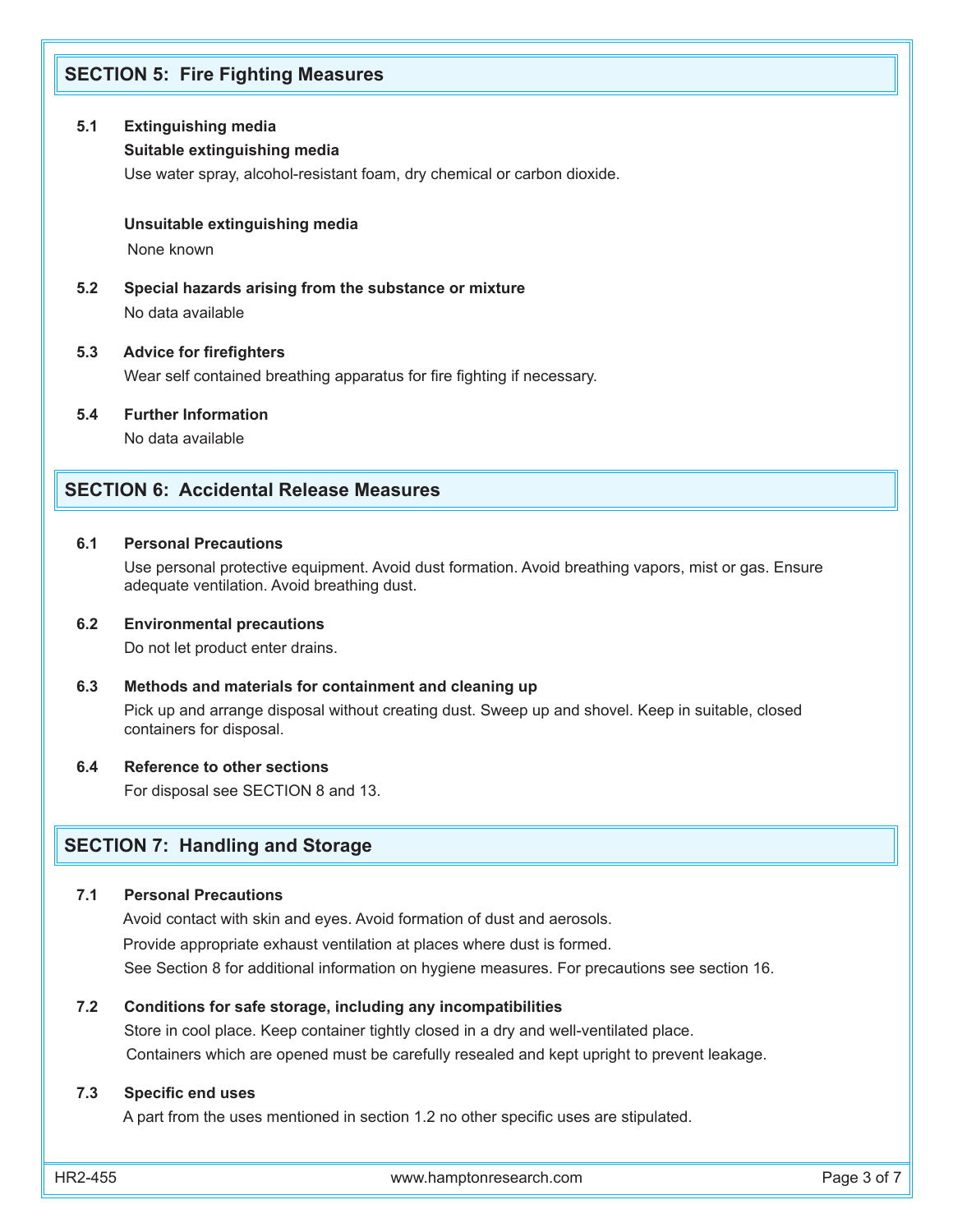## **SECTION 8: Exposure Controls/Personal Protection**

#### **8.1 Control parameters**

#### **Components with workplace control parameters**

Consult a physician. Show this safety data sheet to the doctor in attendance.

#### **8.2 Exposure controls**

#### **Appropriate engineering controls**

 Handle in accordance with good industrial hygiene and safety practice. Wash hands before breaks and at the end of workday.

#### **Personal protective equipment**

#### **Eye/face protection**

Safety glasses with side-shields conforming to EN166 Use equipment for eye protection tested and approved under appropriate government standards such as NIOSH (US) or EN 166(EU).

#### **Skin protection**

Handle with gloves. Gloves must be inspected prior to use. Use proper glove removal technique (without touching glove's outer surface) to avoid skin contact with this product. Dispose of contaminated gloves after use in accordance with applicable laws and good laboratory practices. Wash and dry hands.

## **Body Protection**

Impervious clothing, The type of protective equipment must be selected according to the concentration and amount of the dangerous substance at the specific workplace.

#### **Respiratory protection**

For nuisance exposures use type P95 (US) or type P1 (EU EN 143) particle respirator. For higher level protection use type OV/AG/P99 (US) or type ABEK-P2 (EU EN 143) respirator cartridges. Use respirators and components tested and approved under appropriate government standards such as NIOSH (US) or CEN (EU).

#### **Environmental Exposure Controls**

See SECTION 6

### **SECTION 9: Physical and Chemical Properties**

No data available

## **SECTION 10: Stability and Reactivity**

**10.1 Reactivity**

No data available

### **10.2 Chemical stability** No data available

### **10.3 Possibility of hazardous reactions** No data available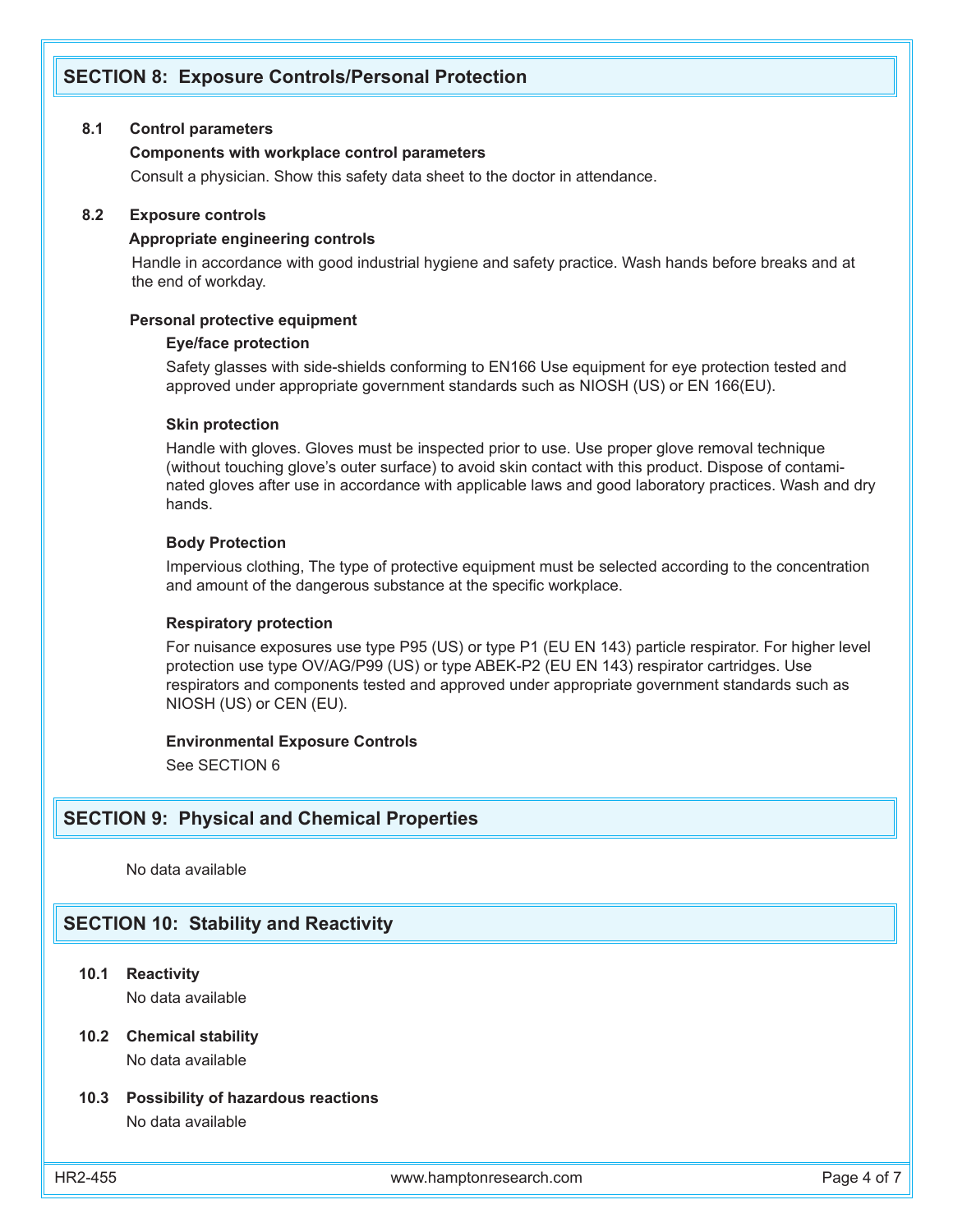## **(CONTINUED) - SECTION 10: Stability and Reactivity**

- **10.4 Conditions to avoid** No data available
- **10.5 Incompatible materials** No data available
- **10.6 Hazardous decomposition products** Other decomposition products - no data available

## **SECTION 11: Toxicological Information**

Refer to Section 16

## **SECTION 12: Ecological Information**

Refer to Section 16

## **SECTION 13: Disposal Considerations**

## **13.1 Waste treatment methods**

## **Product**

 Offer surplus and non-recyclable solutions to a licensed disposal company. Dissolve or mix the material with a combustible solvent and burn in a chemical incinerator equipped with an afterburner and scrubber.

## **Contaminated packaging**

Dispose of as unused product.

## **SECTION 14: Transportation Information**

| 14.1    | UN number<br>ADR/RID: 3316                                                                                          | IMDG: 3316                | IATA: 3316  |
|---------|---------------------------------------------------------------------------------------------------------------------|---------------------------|-------------|
| 14.2    | UN proper shipping name<br>ADR/RID:<br><b>CHEMICAL KIT</b><br>IMDG:<br><b>CHEMICAL KIT</b><br>IATA:<br>Chemical kit |                           |             |
| 14.3    | <b>Transport hazard class(es)</b><br>ADR/RID: -                                                                     | $IMDG: -$                 | IATA: -     |
| 14.4    | Packaging group<br>ADR/RID: -                                                                                       | $IMDG: -$                 | IATA: -     |
| 14.5    | <b>Environmental hazards</b><br>ADR/RID: No                                                                         | IMDG Marine pollutant: No | IATA: No    |
| HR2-455 |                                                                                                                     | www.hamptonresearch.com   | Page 5 of 7 |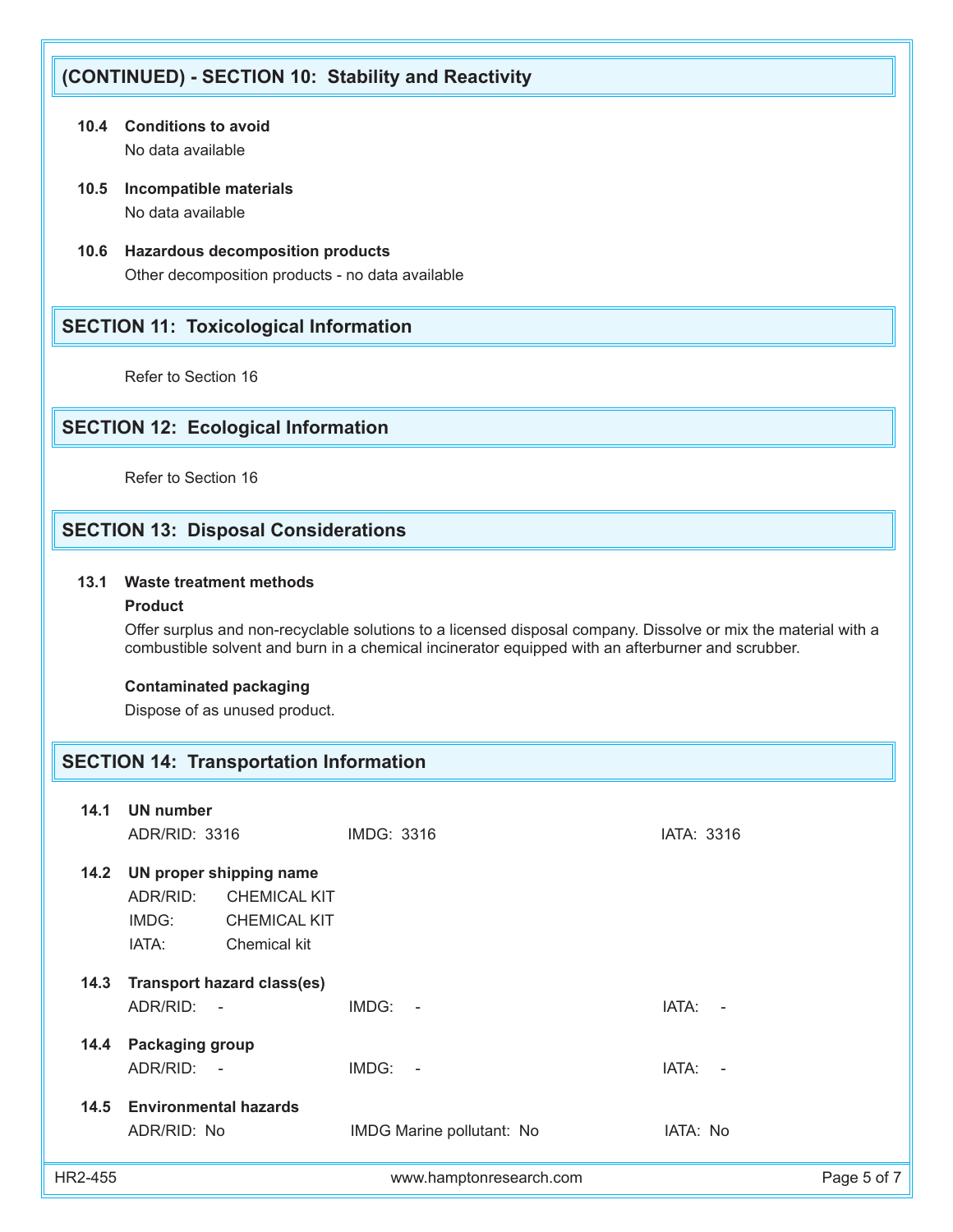## **(CONTINUED) - SECTION 14: Transportation Information**

**14.6 Special precautions for user**

No data available

## **SECTION 15: Regulatory Information**

 **This safety data sheet complies with the requirements of Regulation (EC) No 1907/2006.**

- **15.1 Safety, health and environmental regulations/legislation specific for the substance or mixture** No data available
- **15.2 Chemical Safety Assessment**

No data available

## **SECTION 16: Other Information**

| <b>Kit Components</b>                       |            |                 |          |                         |                                   |                                   |              |
|---------------------------------------------|------------|-----------------|----------|-------------------------|-----------------------------------|-----------------------------------|--------------|
| <b>Substance Name</b>                       | [CAS]      | <b>R-Phrase</b> | S-Phrase | <b>GHS</b><br>Pictogram | <b>Hazard</b><br><b>Statement</b> | Precautionary<br><b>Statement</b> | <b>WKG</b>   |
| <b>BIS-TRIS</b>                             | 6976-37-0  | 36/37/38        | 26-36    | GHS07                   | H315-H319-H335                    | P261-P305 + P351 + P338           | 3            |
| <b>BIS-TRIS</b> propane                     | 64431-96-5 |                 |          |                         |                                   |                                   | 3            |
| <b>CHES</b>                                 | 103-47-9   |                 |          | GHS07                   | H319                              | P305+P351+P338                    | 3            |
| <b>HEPES</b>                                | 7365-45-9  |                 |          |                         |                                   |                                   | $\mathbf{1}$ |
| Polyethylene glycol 300                     | 25322-68-3 |                 |          |                         |                                   |                                   | 1            |
| Polyethylene glycol 400                     | 25322-68-3 |                 |          |                         |                                   |                                   | $\mathbf{1}$ |
| Polyethylene glycol 600                     | 25322-68-3 |                 |          |                         |                                   |                                   | 1            |
| Polyethylene glycol monomethyl ether<br>550 | 9004-74-4  |                 |          |                         |                                   |                                   | $\mathbf 1$  |
| Potassium phosphate dibasic                 | 7758-11-4  |                 |          |                         |                                   |                                   | $\mathbf{1}$ |
| Sodium acetate trihydrate                   | 6131-90-4  |                 |          |                         |                                   |                                   | 1            |
| Sodium phosphate monobasic<br>monohydrate   | 10049-21-5 |                 |          |                         |                                   |                                   | 1            |
| Succinic acid                               | 110-15-6   | 41              | 26-39    | GHS05                   | H318                              | P280-P305 + P351 + P338           | $\mathbf{1}$ |
| Tris                                        | 77-86-1    |                 |          |                         |                                   |                                   | 2            |

## **Relevant R-phrase(s), S-phrase(s), GHS Pictogram(s), Hazard statement(s), and Precautionary statement(s) Risk Phrase(s)**

R 36/37/38 : Irritating to eyes, respiratory system and skin

R 41 : Risk of serious damage to eyes

### **Safety Phrase(s)**

- S 26 : In case of contact with eyes, rinse immediately with plenty of water and seek medical advice
- S 36 : Wear suitable protective clothing and seek medical advice
- S 39 : Danger of very serious irreversible effects

## **GHS Pictogram**